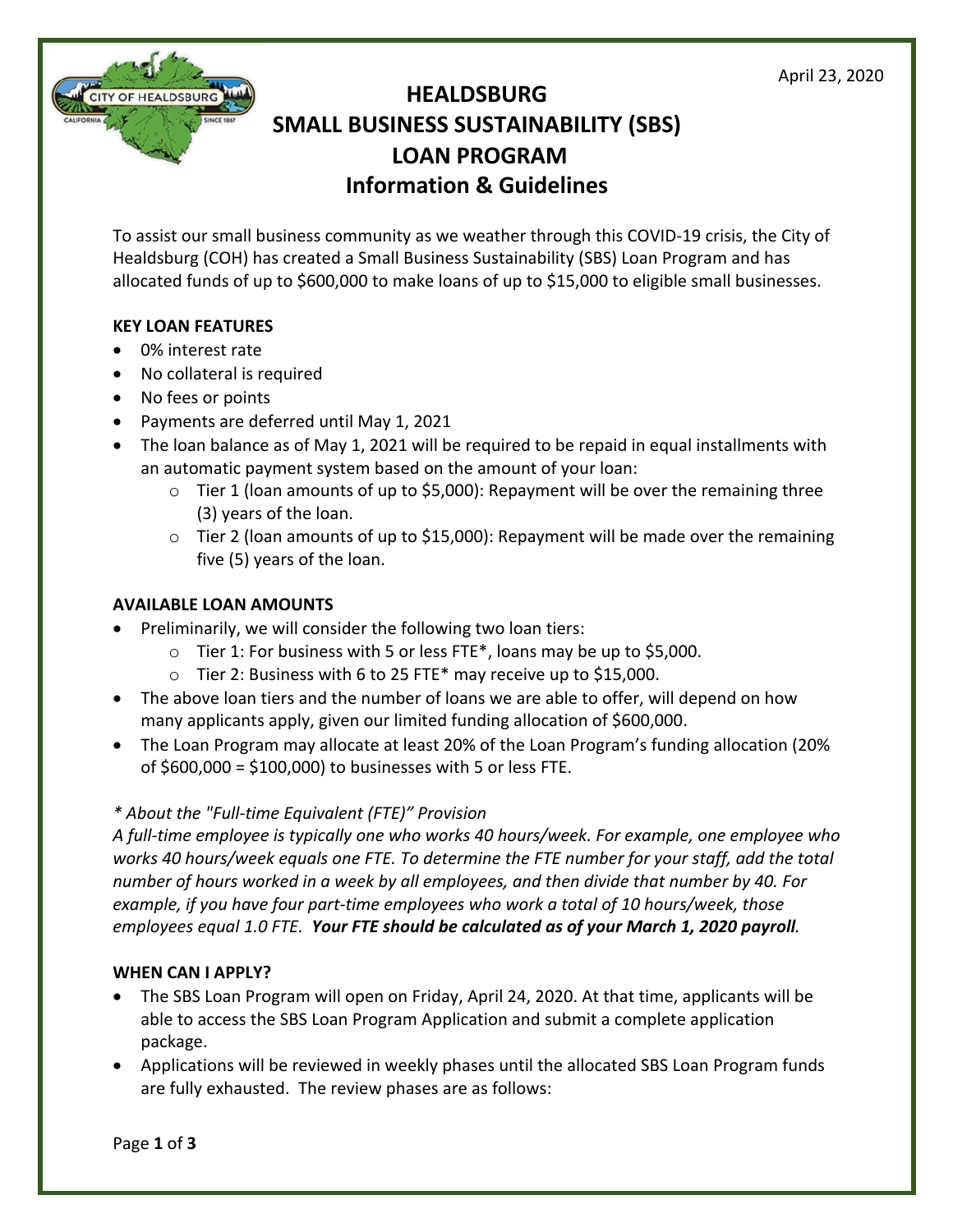- o The **1st Review** of completed applications will consider those applications received by 5:00 p.m. on **Thursday, April 30, 2020,** when the 1st Review window closes;
- o If funds are remaining after the 1<sup>st</sup> Review, the 2<sup>nd</sup> Review period will consider those applications received after the  $1<sup>st</sup>$  Review window closes but no later than 5:00 p.m. on **Thursday, May 7, 2020;** and
- o This process shall continue weekly until all funds are awarded.

# **ELIGIBILITY**

- Applicants must be a for-profit, independently owned and operated business located within the City Limits of Healdsburg, CA.
- Your business must have a storefront presence or office within the City Limits of Healdsburg, CA.
- Eligible business types include restaurants, retail stores, tasting rooms, or a local service provider.
- Applicants must have 25 or less FTE to be eligible to apply.
- You must have a current COH Business License as of March 1, 2020.
- Your business must have been in operation as of March 1, 2020.
- You must have a demonstrated hardship due to the 2020 COVID-19 pandemic and its related Public Health Orders, such as a closure and resultant loss in revenue.
- Your business must be in good standing with the COH as of March 1, 2020 (e.g., current on utility bills, no liens or judgments, etc.).
- Loan funds shall be used for daily operational needs such as your lease/mortgage payments, payroll and benefit costs, utilities, materials, supplies and services associated with making your business compliant with additional social distancing requirements.
- Per the application, you must inform the COH if you have applied for a Paycheck Protection Program (PPP)/CARES Act loan, and whether your application was successful. The City may give a preference to businesses unable to receive a PPP loan if the business has attempted to apply but was denied because of lack of PPP funding or because the business was not able to process a loan application through area banks and the SBA.

# **ADDITIONAL DETAILS**

- If more than \$600,000 in loans are requested, we reserve the right to lower the maximum loan amounts to attempt to provide loans to as many qualifying applicants as possible.
- When your application has been submitted, we may discuss with you your pursuit of other available funding options, such as the Paycheck Protection Program (PPP) loans, to ensure that the SBS Loans provide the best assistance to the COH's community of businesses.
- Successful applicants will be required to execute a Promissory Note, and other documentation deemed necessary.
- Given our limited resources, the COH may not be able to award loans to everyone who applies, even to applicants who clearly comply with all application requirements. If any applicant does not receive a loan, the City may work with you to find alternatives through SBA or other entities.
- There may be interest charged at a rate no lower than 5% if the loan balance is not paid in full by the maturity dates of May 2024 (for loans less than and up to \$5,000) and May 2026 (for loans over \$5,000).

Page **2** of **3**